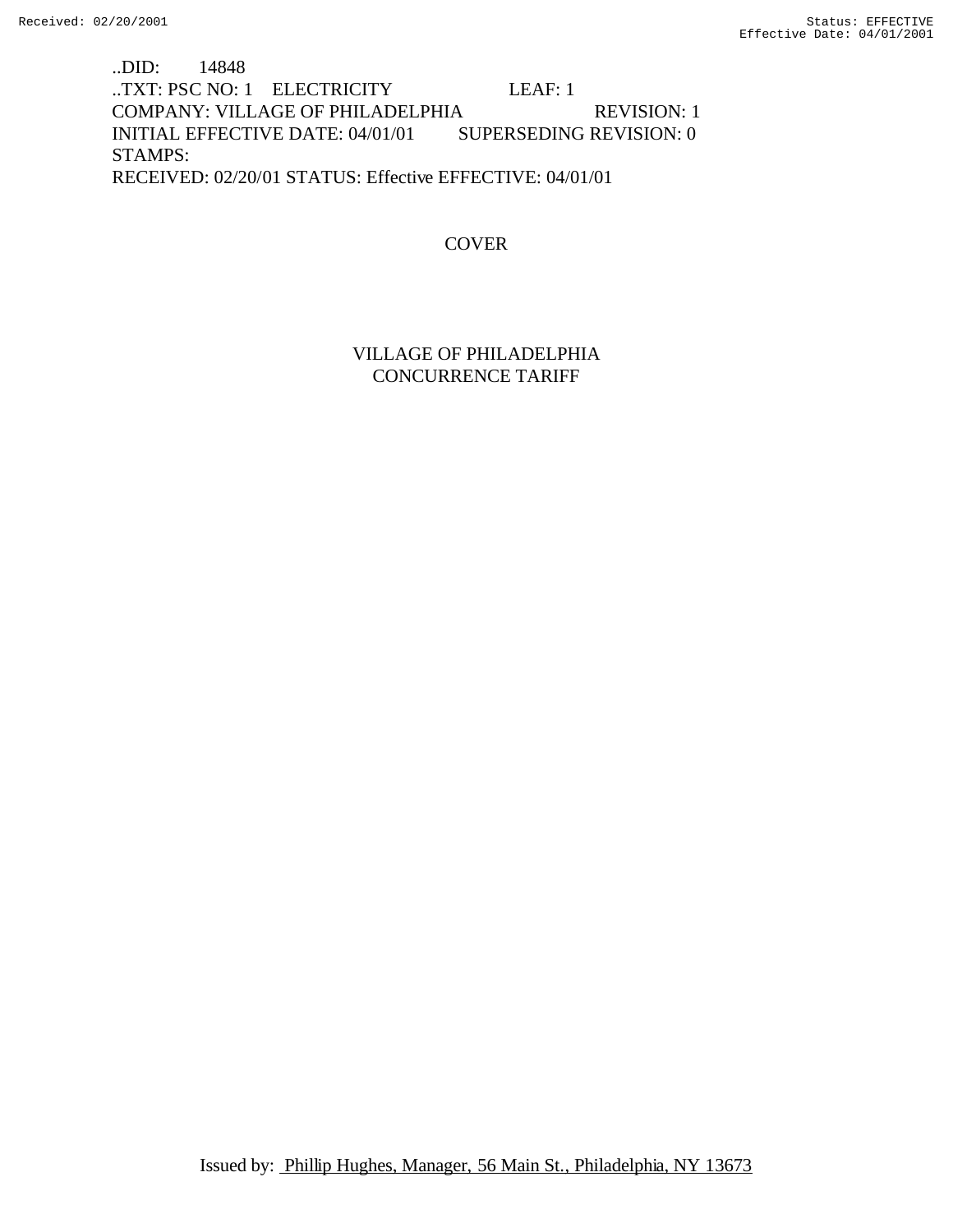PSC NO: 1 ELECTRICITY LEAF: 2 COMPANY: VILLAGE OF PHILADELPHIA REVISION: 3 INITIAL EFFECTIVE DATE: 11/29/19 SUPERSEDING REVISION: 2 Issued in compliance with Order in Case 16-M-0330 dated 11/18/2019

## TABLE OF CONTENTS

|         |                                                                                                                               | LEAF #              |
|---------|-------------------------------------------------------------------------------------------------------------------------------|---------------------|
| I.      | <b>GENERAL INFORMATION</b><br><b>CONCURRENCE</b><br>$\mathsf{A}$ .<br><b>TERRITORY TO WHICH SCHEDULE APPLIES</b><br><b>B.</b> | 3<br>$\overline{3}$ |
| $\Pi$ . | <b>SERVICE CLASSIFICATION NO. 1</b><br>Residential                                                                            | 4                   |
| III.    | <b>SERVICE CLASSIFICATION NO. 2</b><br>General Service – Non-demand Metered                                                   | 6                   |
| IV.     | <b>SERVICE CLASSIFICATION NO. 3</b><br>General Service – Demand Metered                                                       | 8                   |
| V.      | <b>SERVICE CLASSIFICATION NO. 4</b><br>Private Outdoor Lighting                                                               | 10                  |
| VI.     | <b>SERVICE CLASSIFICATION NO. 5</b><br><b>Street Lighting</b>                                                                 | 13                  |
| VII.    | <b>CHARGES</b>                                                                                                                |                     |
|         | <b>INSUFFICIENT FUNDS CHECK CHARGE</b>                                                                                        | 14                  |

Issued by: Jennifer LaMora, Clerk-Treasurer, Village of Philadelphia, 56 Main St., Philadelphia, NY 13673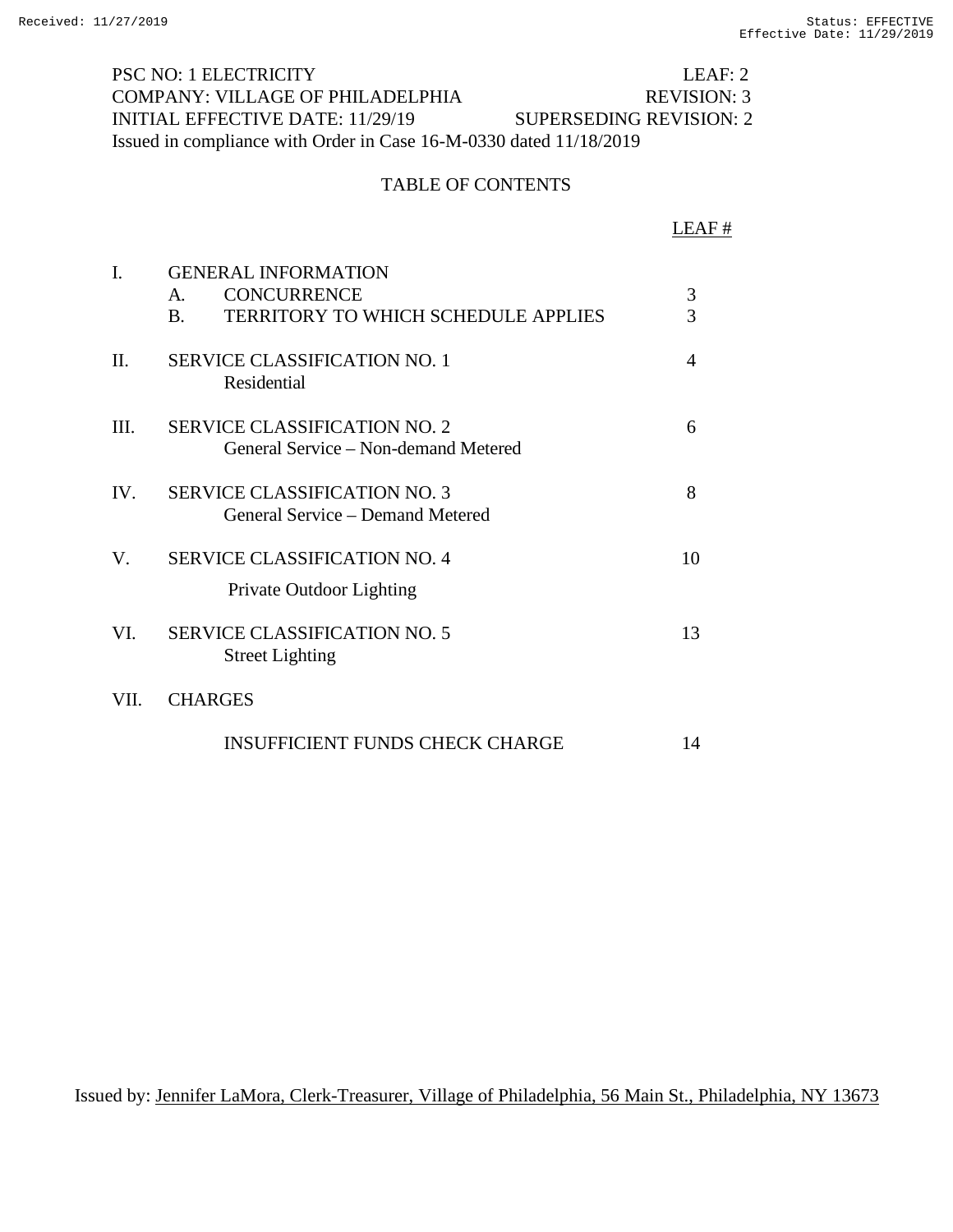..DID: 14860 ..TXT: PSC NO: 1 ELECTRICITY LEAF: 3 COMPANY: VILLAGE OF PHILADELPHIA REVISION: 1 INITIAL EFFECTIVE DATE: 04/01/01 SUPERSEDING REVISION: 0 STAMPS: RECEIVED: 02/20/01 STATUS: Effective EFFECTIVE: 04/01/01

## GENERAL INFORMATION

#### A. CONCURRENCE:

The Village of Philadelphia concurs in and agrees to abide by the rules and regulations as set forth in the generic tariff filed by the New York Municipal Power Agency (NYMPA) in Case No. 97-E-1575.

#### B. TERRITORY TO WHICH SCHEDULE APPLIES:

These rates, rules and regulations are applicable to the Village/City of Philadelphia and that portion of the Town (s) of Philadelphia served under franchises granted to the Village/City of Philadelphia.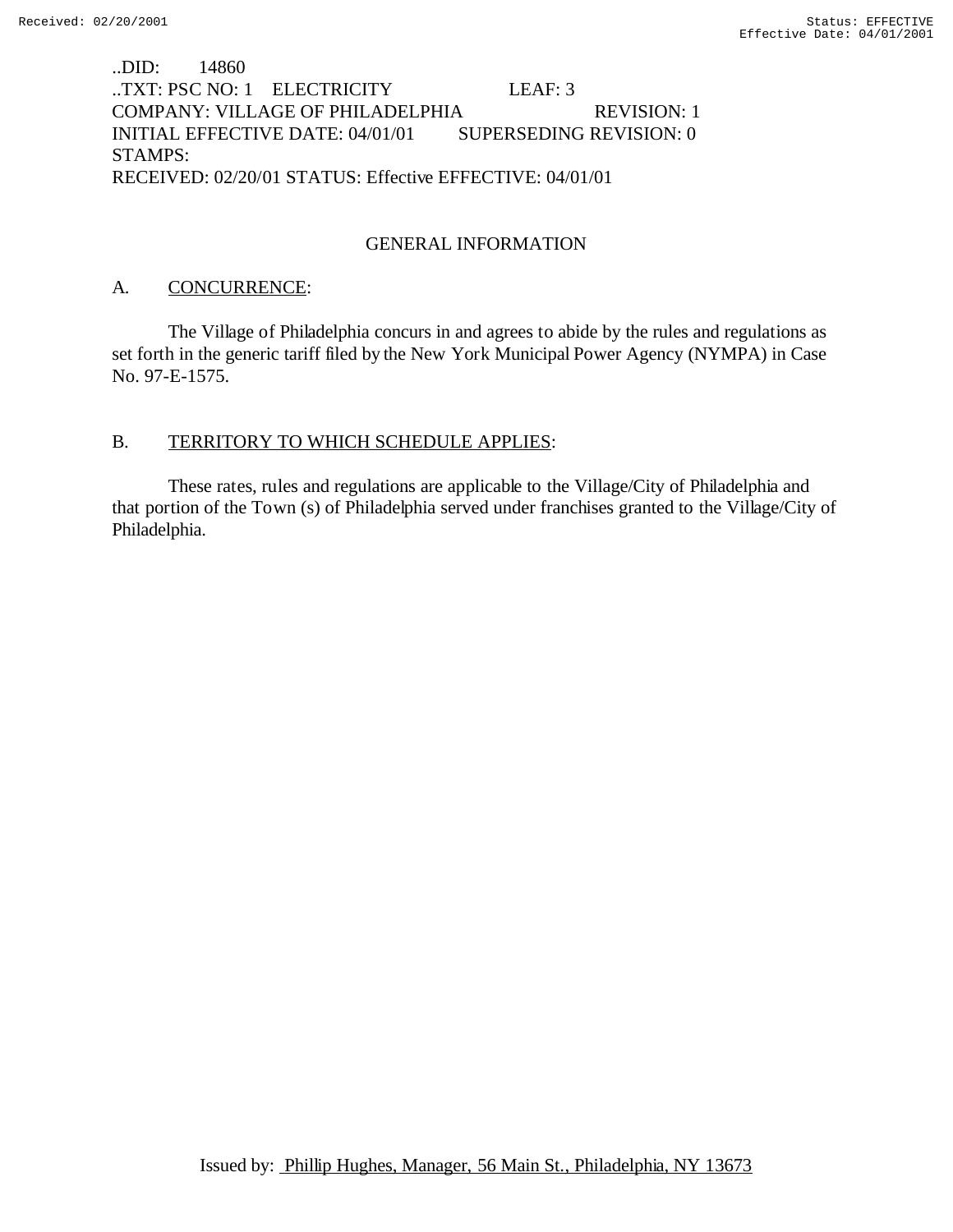# PSC No. 1 ELECTRICITY LEAF: 4 COMPANY: VILLAGE OF PHILADELPHIA REVISION: 2 INITIAL EFFECTIVE DATE: 12/01/03 SUPERSEDING REVISION: 1

# SERVICE CLASSIFICATION NO. 1 Residential

#### APPLICABLE TO USE OF SERVICE FOR:

Single-phase residential purpose usage in an individual residence; in an individual flat or individual apartment in a multiple-family dwelling; for residential purposes in a rooming house where not more than four (4) rooms are available for rent; and for single phase farm service when supplied through the farm residence meter; use exclusively in connection with religious purposes by corporations or associations organized and conducted in good faith for religious purposes, and including the operation by such corporation or association of a school, not withstanding that secular subjects are taught at such school; for single-phase service exclusively in connection with a community residence as defined in subdivision 28, 28A or 28B of section 1.03 of the Mental Hygiene Law, provided that such residence is operated by a not-for-profit corporation and if supervisory staff is on site on a twenty-four hour per day basis that the residence provides living accommodations for fourteen or fewer residents; and use for any post or hall owned or leased by a not-for-profit organization that is a veterans organization.

#### CHARACTER OF SERVICE:

Continuous alternating current at approximately 60 hertz, single phase 120/240 volts.

#### MONTHLY RATE:

|                                 | Rate     |
|---------------------------------|----------|
| <b>Customer Charge</b>          | \$3.27   |
| Energy Charge, per kWh          |          |
| Non-Winter Rate (May - October) | \$0.0481 |
| Winter Rate (November - April)  |          |
| First 1000 kWh                  | \$0.0481 |
| Over 1000 kWh                   | \$0.0620 |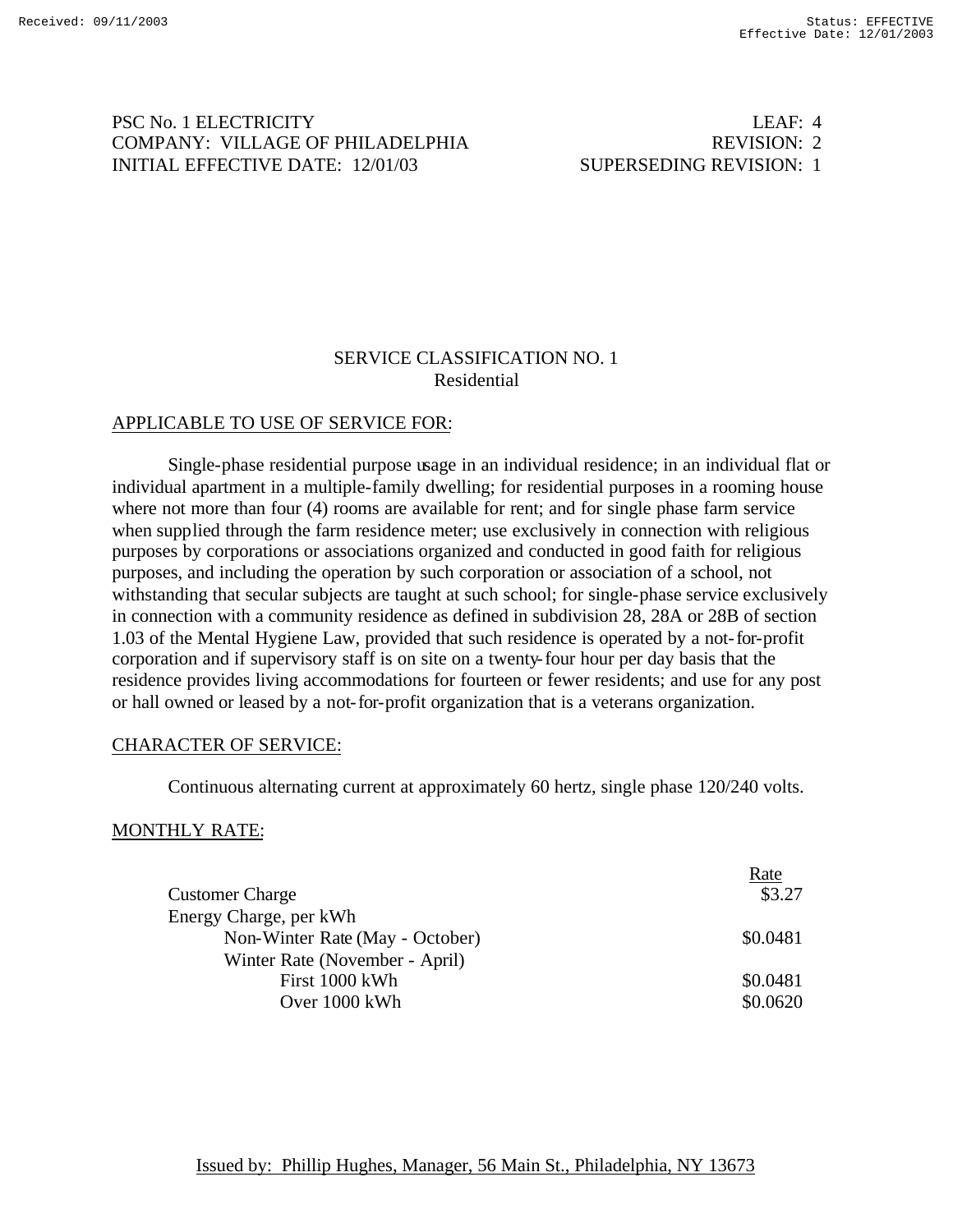# PSC NO: 1 ELECTRICITY LEAF: 5 COMPANY: VILLAGE OF PHILADELPHIA REVISIONS: 2 INITIAL EFFECTIVE DATE: 12/01/03 SUPERSEDING REVISION: 1 STAMPS: Issued in compliance with Order in Case 03-E-1283 dated 11/26/2003

## SERVICE CLASSIFICATION NO. 1 (CONT'D) Residential

## MINIMUM CHARGE:

The minimum charge is the customer charge.

#### TERMS OF PAYMENT:

 All bills are due when rendered. Full payment must be received on or before the date shown on the bill to avoid a late payment charge of 1.5% as provided in Rule VIII of the NYMPA generic tariff.

#### TERMS OF SERVICE:

 Unless otherwise provided by the service classification, the customer shall take or pay for service for an initial period as follows:

- A. For single phase service where an extension of lines, the installation of a new service lateral, or of special transformers, or other facilities is required; one year.
- B. In all other cases; one month.

#### PURCHASED POWER ADJUSTMENT:

 The charges set forth in this service classification shall be subject to a purchased power adjustment as explained in Rule IX of the NYMPA generic tariff.

#### BASE PURCHASED POWER PER KILOWATT-HOUR:

 The base purchase power cost per kilowatt-hour pursuant to Rule IX.B of the NYMPA generic tariff is \$.023457.

#### FACTOR OF ADJUSTMENT:

 The factor of adjustment pursuant to Rule IX.D of the NYMPA generic tariff is 1.090137.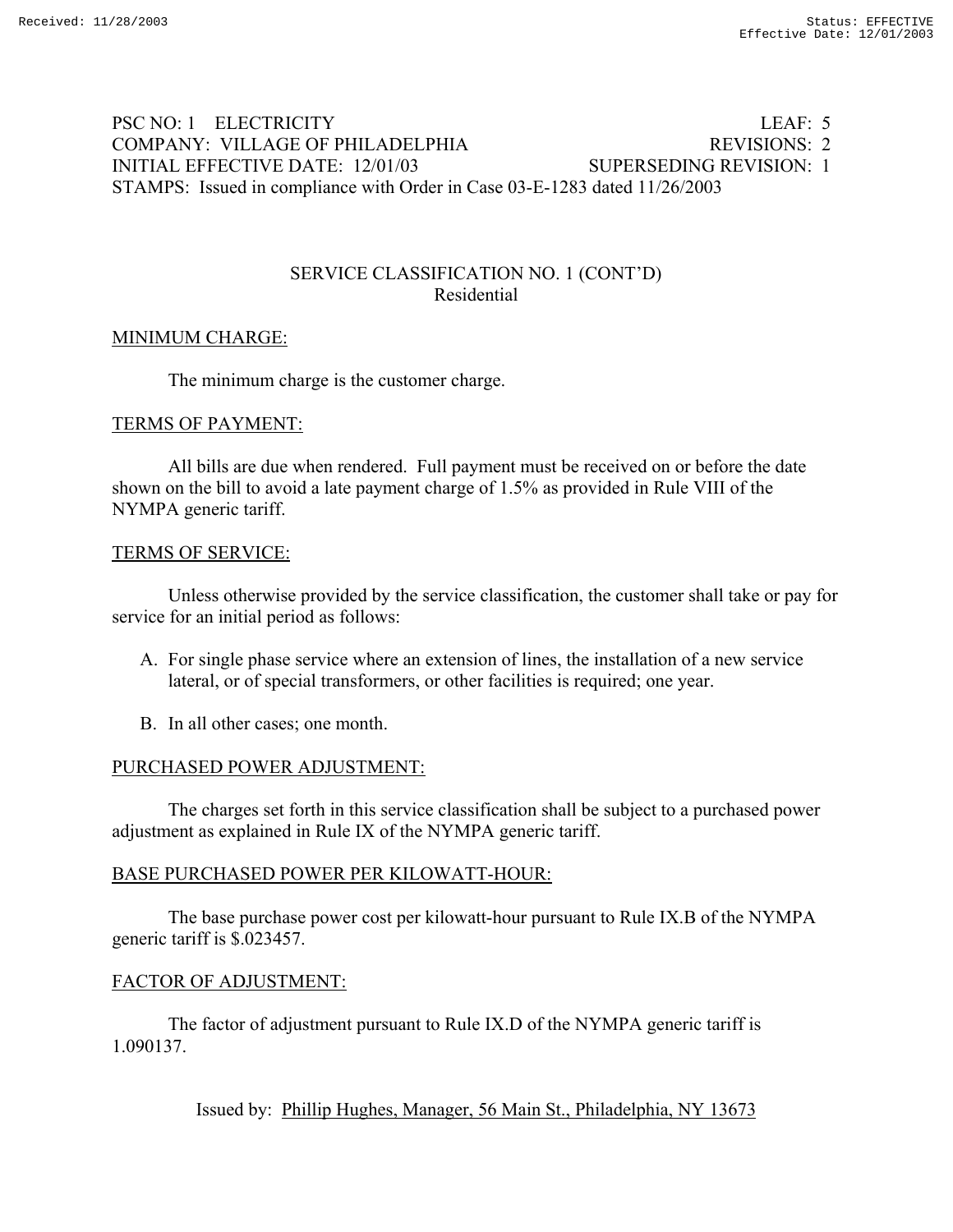# PSC No. 1 ELECTRICITY LEAF: 6 COMPANY: VILLAGE OF PHILADELPHIA REVISION: 2 INITIAL EFFECTIVE DATE: 12/01/03 SUPERSEDING REVISION: 1

# SERVICE CLASSIFICATION NO. 2 General Service - Non-demand Metered

## APPLICABLE TO USE OF SERVICE FOR:

Commercial establishments using less than 6000 kilowatt-hours per month, available throughout the territory described in the general information of this schedule.

#### CHARACTER OF SERVICE:

Continuous alternating current at approximately 60 hertz, single-phase or polyphase as required.

## MONTHLY RATE:

|                                 | Rate     |
|---------------------------------|----------|
| <b>Customer Charge</b>          | \$3.82   |
| Energy Charge, per kWh          |          |
| Non-Winter Rate (May - October) | \$0.0535 |
| Winter Rate (November - April)  | \$0.0623 |

#### MINIMUM CHARGE:

The minimum charge is the customer charge.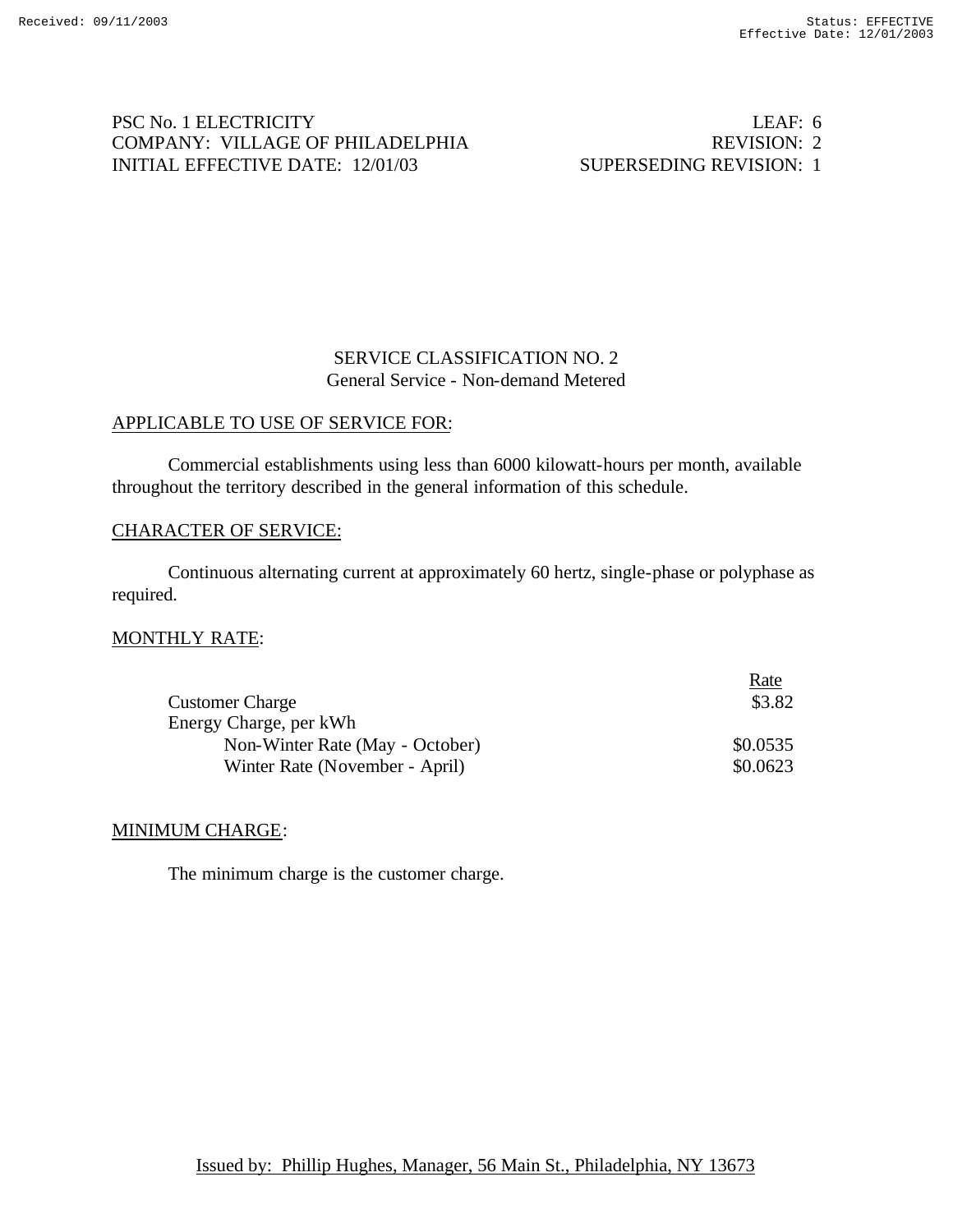# PSC NO: 1 ELECTRICITY LEAF: 7 COMPANY: VILLAGE OF PHILADELPHIA REVISIONS: 2 INITIAL EFFECTIVE DATE: 12/01/03 SUPERSEDING REVISION: 1 STAMPS: Issued in compliance with Order in Case 03-E-1283 dated 11/26/2003

## SERVICE CLASSIFICATION NO. 2 (CONT'D) General Service - Non-demand Metered

#### TERMS OF PAYMENT:

 All bills are due when rendered. Full payment must be received on or before the date shown on the bill to avoid a late payment charge of 1.5% as provided in Rule VIII of the NYMPA generic tariff.

#### TERMS OF SERVICE:

 Unless otherwise provided by the service classification, the customer shall take or pay for service for an initial period as follows:

- A. For polyphase service, or for single-phase service where an extension of lines, the installation of a new service lateral or of special transformers, or other facilities is required; one year.
- B. In all other cases; one month.

## PURCHASED POWER ADJUSTMENT:

 The charges set forth in this service classification shall be subject to a purchased power adjustment as explained in Rule IX of the NYMPA generic tariff.

#### BASE PURCHASED POWER PER KILOWATT-HOUR:

 The base purchase power cost per kilowatt-hour pursuant to Rule IX.B of the NYMPA generic tariff is \$.023457.

#### FACTOR OF ADJUSTMENT:

 The factor of adjustment pursuant to Rule IX.D of the NYMPA generic tariff is 1.090137.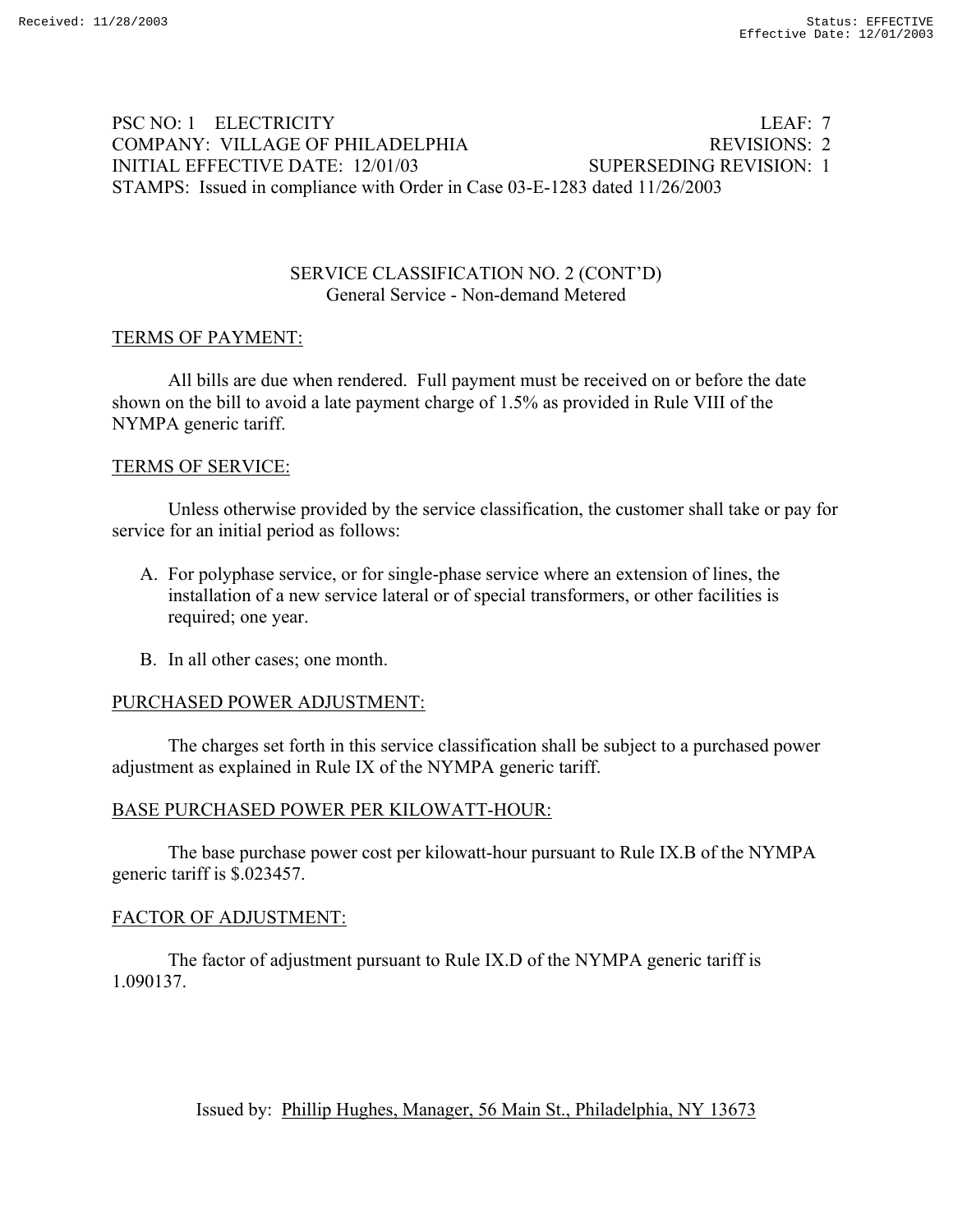# PSC No. 1 ELECTRICITY LEAF: 8 COMPANY: VILLAGE OF PHILADELPHIA REVISION: 2 INITIAL EFFECTIVE DATE: 12/01/03 SUPERSEDING REVISION: 1

Rate

# SERVICE CLASSIFICATION NO. 3 General Service - Demand Metered

## APPLICABLE TO USE OF SERVICE FOR:

Commercial and industrial establishments using 6000 kilowatt-hours per month, or more, available throughout the territory described in the general information of this schedule.

#### CHARACTER OF SERVICE:

Continuous alternating current at approximately 60 hertz, single-phase or polyphase as required.

#### DETERMINATION OF DEMAND:

Customers in this service classification will be charged for kilowatt demand. Demand shall be measured at 15 minute intervals and shall be the greater of:

- A. the maximum demand occurring for the month, OR
- B. 75% of the highest peak demand occurring during the preceding 11 months.

## MONTHLY RATE:

|                        | <u>inuv</u> |
|------------------------|-------------|
| Energy Charge, per kWh | \$0.0231    |
| Demand Charge, per kWh | \$4.91      |

MINIMUM CHARGE:

The minimum charge is the demand charge.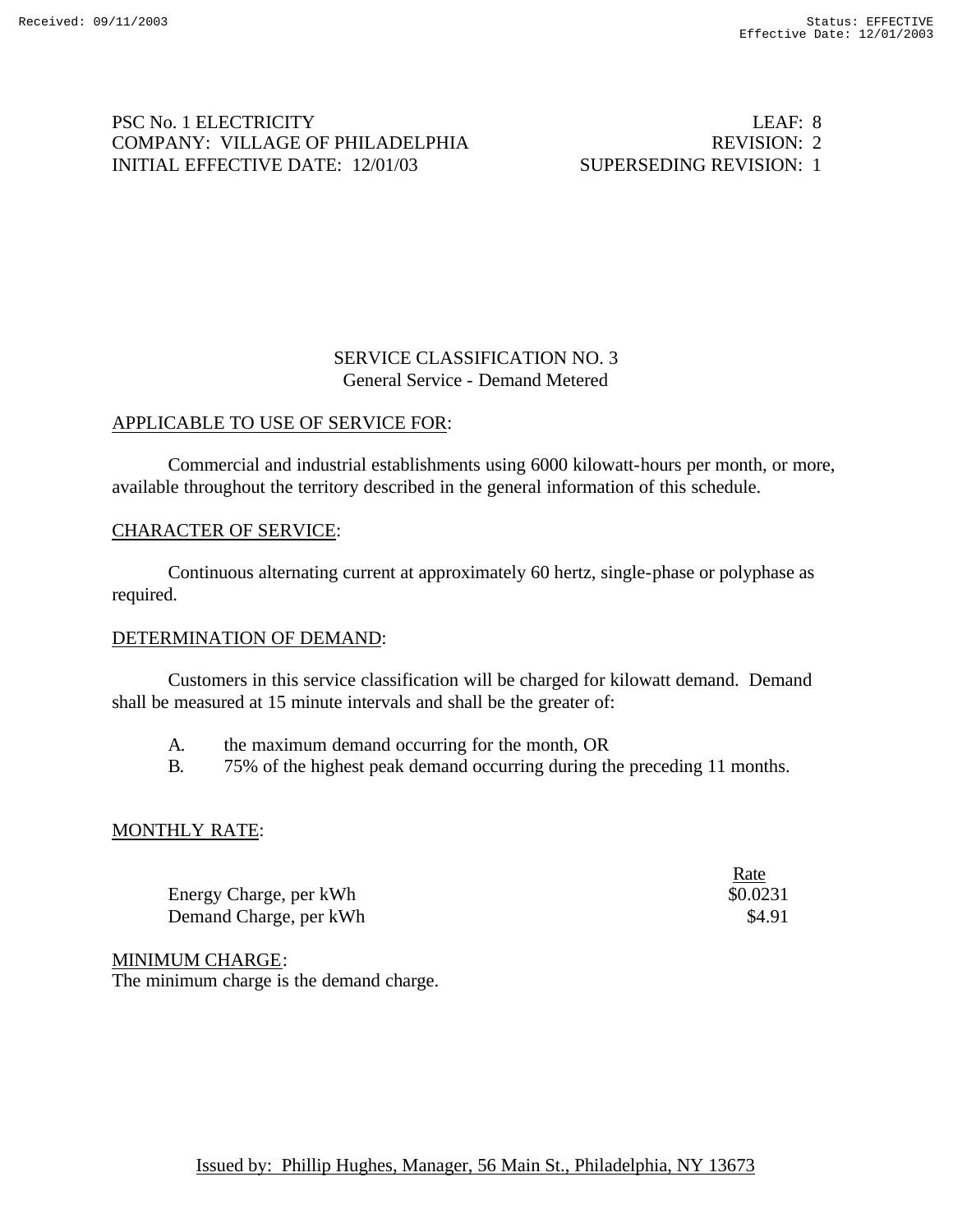# PSC NO: 1 ELECTRICITY LEAF: 9 COMPANY: VILLAGE OF PHILADELPHIA REVISIONS: 2 INITIAL EFFECTIVE DATE: 12/01/03 SUPERSEDING REVISION: 1 STAMPS: Issued in compliance with Order in Case 03-E-1283 dated 11/26/2003

## SERVICE CLASSIFICATION NO. 3 (CONT'D) General Service - Demand Metered

#### TERMS OF PAYMENT:

 All bills are due when rendered. Full payment must be received on or before the date shown on the bill to avoid a late payment charge of 1.5% as provided in Rule VIII of the NYMPA generic tariff.

#### TERMS OF SERVICE:

 Customers in this classification that reduce energy consumption and demand to less than 6,000 kWh and less than 20 kW per month, respectively, during each winter month (November-April) shall be changed to Service Classification No. 2.

#### SPECIAL PROVISIONS:

- A. Written application for service upon the prescribed village form is required.
- B. The Village shall not be required to provide facilities to supply service in excess of the amount of the active demand specified in the application for service.

## PURCHASED POWER ADJUSTMENT:

 The charges set forth in this service classification shall be subject to a purchased power adjustment as explained in Rule IX of the NYMPA generic tariff.

## BASE PURCHASED POWER PER KILOWATT-HOUR:

 The base purchase power cost per kilowatt-hour pursuant to Rule IX.B of the NYMPA generic tariff is \$.023457.

## FACTOR OF ADJUSTMENT:

 The factor of adjustment pursuant to Rule IX.D of the NYMPA generic tariff is 1.090137.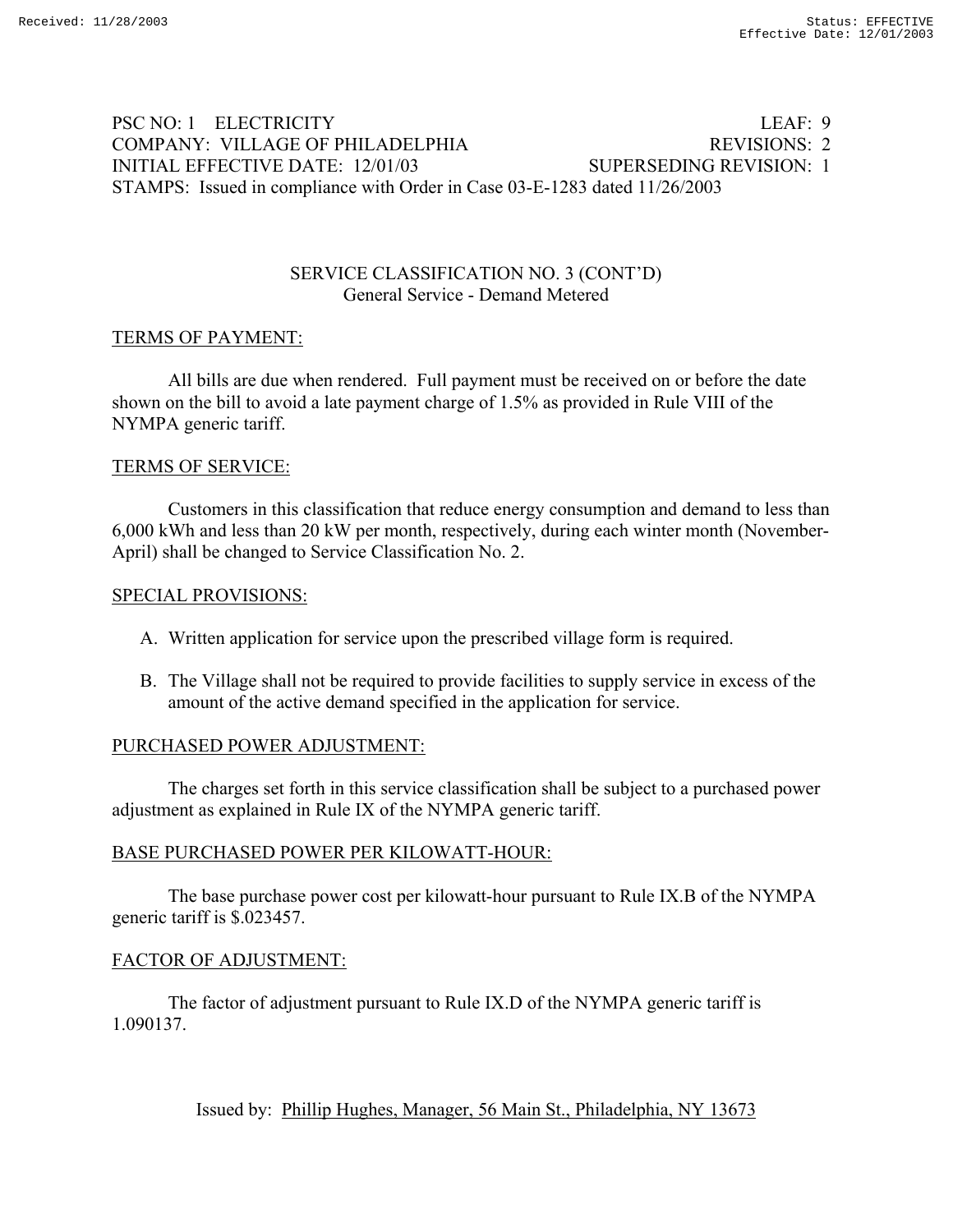# PSC No. 1 ELECTRICITY LEAF: 10 COMPANY: VILLAGE OF PHILADELPHIA REVISION: 2 INITIAL EFFECTIVE DATE: 12/01/03 SUPERSEDING REVISION: 1

 $R_{\text{max}}$ 

# SERVICE CLASSIFICATION NO. 4 Private Outdoor Lighting

#### APPLICABLE TO USE OF SERVICE FOR:

Private outdoor lighting from multiple circuits. Monthly charges are assessed at a flat rate per fixture.

#### CHARACTER OF SERVICE:

Limited period, approximately 4200 hrs. per year, 60 hertz alternating current at approximately 120/240 volts.

#### MONTHLY RATE:

|                             | naic     |
|-----------------------------|----------|
| Facilities Charge, per lamp | \$3.71   |
| Energy Charge, per kWh      | \$0.0402 |

#### TERM:

One year from date of installation and yearly thereafter until canceled by the customer upon 30 days notice.

#### TERMS OF PAYMENT:

All bills are due when rendered. Full payment must be received on or before the date shown on the bill to avoid a late payment charge of 1.5% as provided in Rule VIII of the NYMPA generic tariff.

#### PURCHASED POWER ADJUSTMENT:

The charges set forth in this service classification shall be subject to a purchased power adjustment as explained in Rule IX of the NYMPA generic tariff.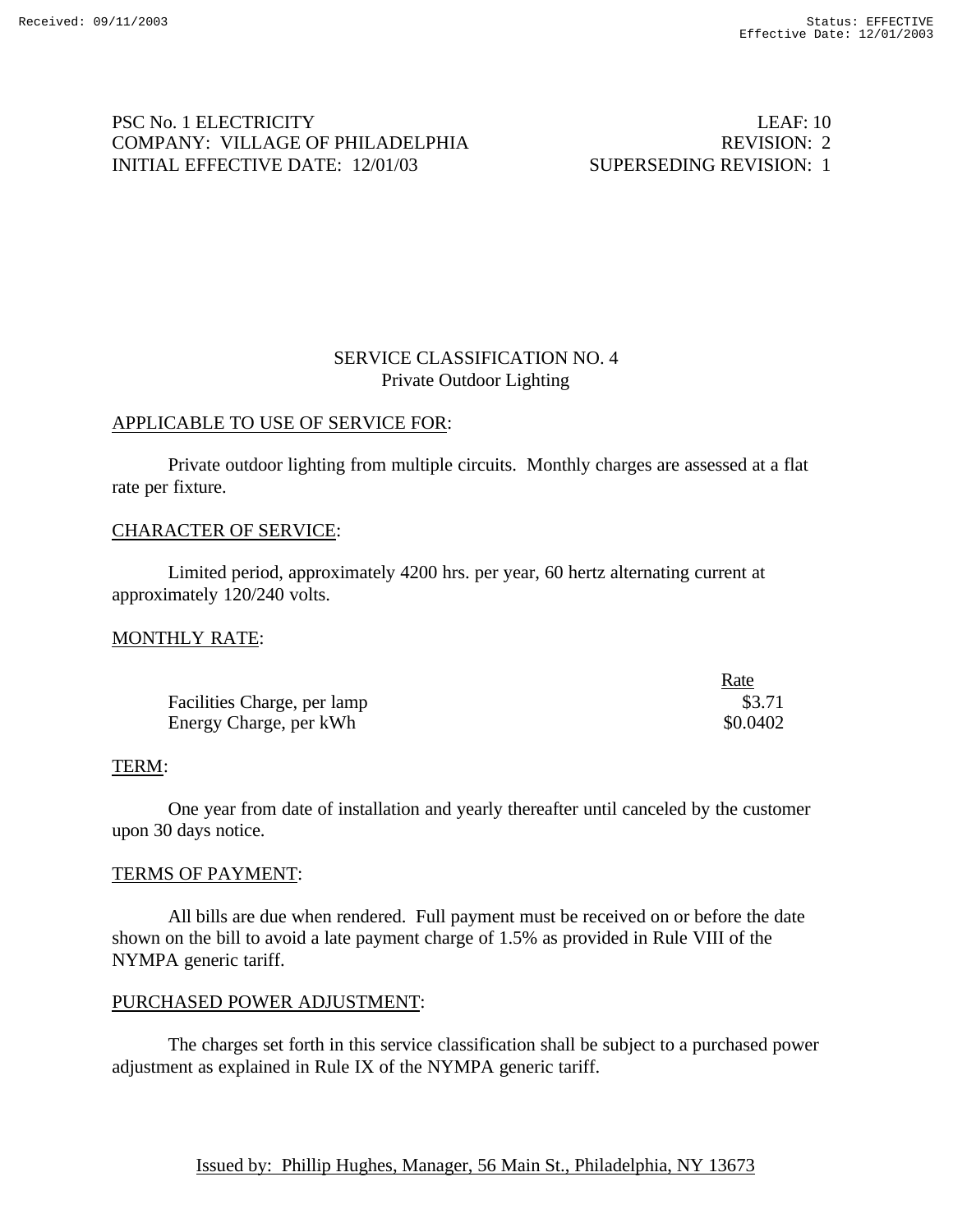# PSC NO: 1 ELECTRICITY LEAF: 11 COMPANY: VILLAGE OF PHILADELPHIA REVISIONS: 2 INITIAL EFFECTIVE DATE: 12/01/03 SUPERSEDING REVISION: 1 STAMPS: Issued in compliance with Order in Case 03-E-1283 dated 11/26/2003

# SERVICE CLASSIFICATION NO. 4 (CONT'D) Private Outdoor Lighting

# BASE PURCHASED POWER PER KILOWATT-HOUR:

 The base purchase power cost per kilowatt-hour pursuant to Rule IX.B of the NYMPA generic tariff is \$.023457.

#### FACTOR OF ADJUSTMENT:

 The factor of adjustment pursuant to Rule IX.D of the NYMPA generic tariff is 1.090137.

#### SPECIAL PROVISIONS:

- A. The Village shall furnish, install, own, operate, and maintain a photo electrically controlled luminaire complete with suitable pipe bracket, ballast, and a multiple lamp at the wattage designated under the rate charge desired. The Village shall furnish a service span of 100 feet. When the service span is longer than 100 feet, the customer shall pay for the additional cable used.
- B. The customer shall provide a pole or other support of the required mounting height to provide proper light distribution except that the Village may elect to install the unit on its own pole if one is available.
- C. Lighting service will be provided every night and all night during the hours between sunset and sunrise, aggregating about 4,200 hours per year unless prevented by accidents or other causes beyond the control of the Village.
- D. The customer shall notify the Village whenever the unit fails to operate and the Village shall replace the lamp and/or make the necessary repairs with reasonable promptness.
- E. The contract is subject to cancellation by the Village in the event that maintenance or lamp replacement becomes excessive due to vandalism or other unforeseen causes.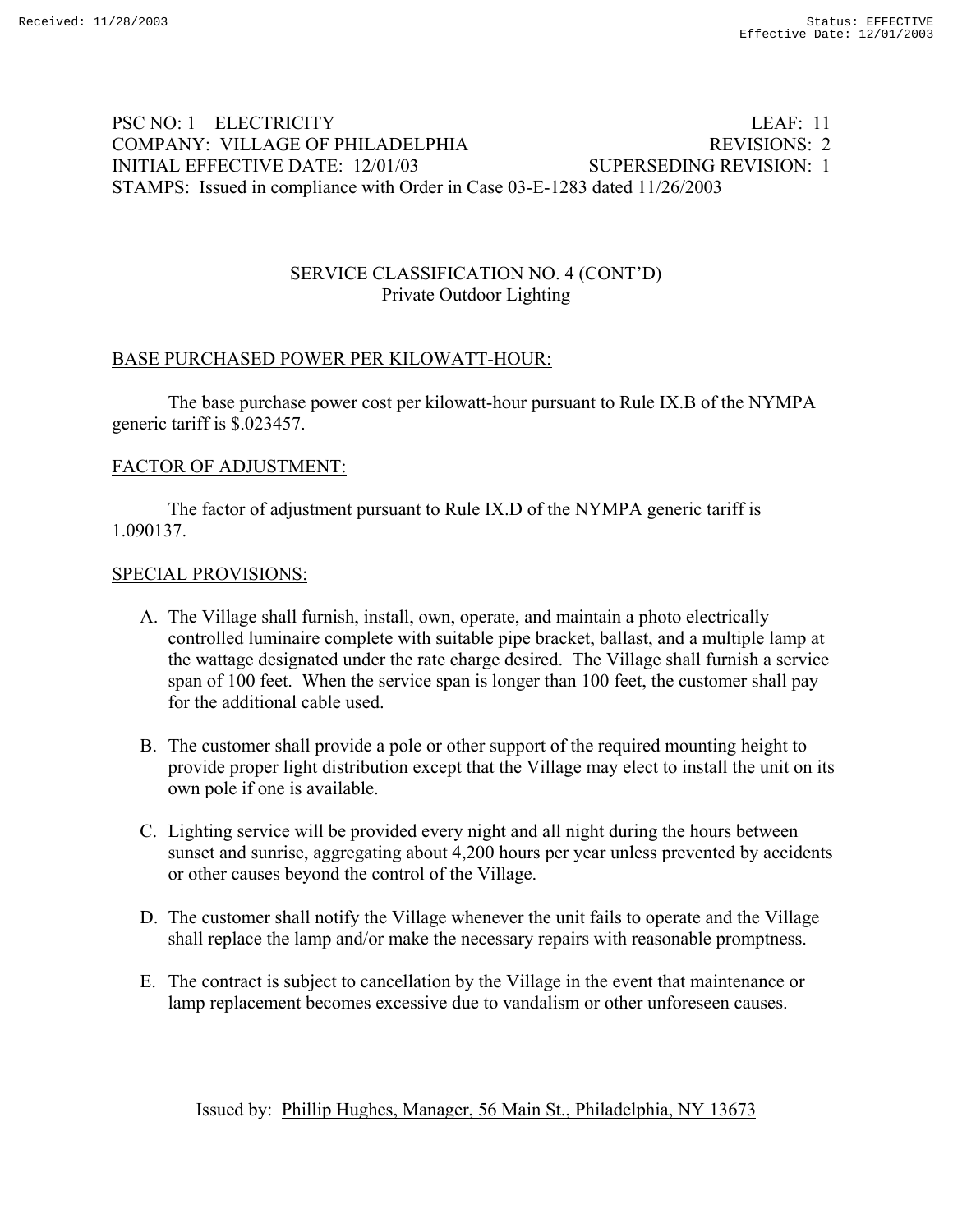..DID: 14856 ..TXT: PSC NO: 1 ELECTRICITY LEAF: 12 COMPANY: VILLAGE OF PHILADELPHIA REVISION: 1 INITIAL EFFECTIVE DATE: 04/01/01 SUPERSEDING REVISION: 0 STAMPS: RECEIVED: 02/20/01 STATUS: Effective EFFECTIVE: 04/01/01

This page intentionally left blank.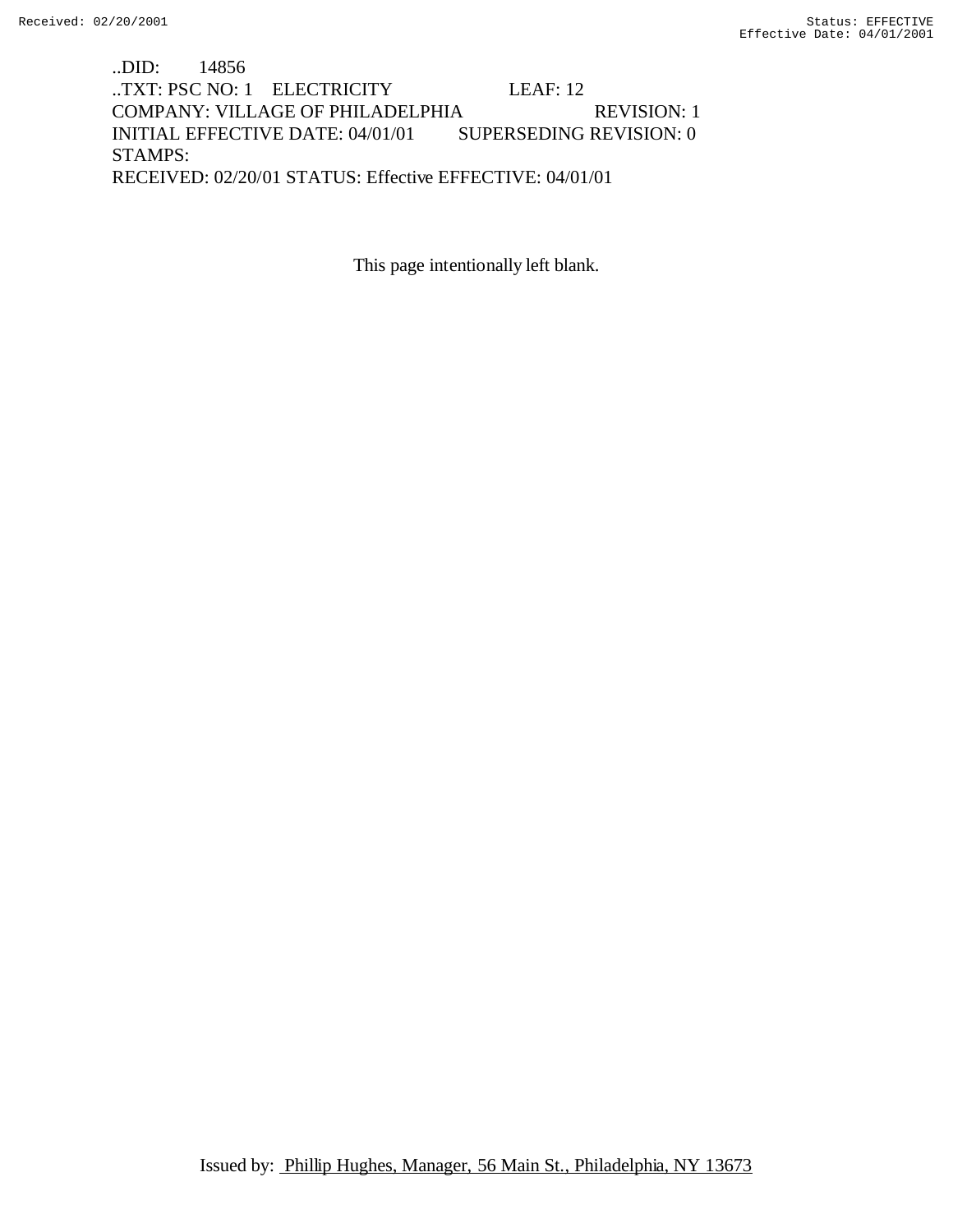# PSC No. 1 ELECTRICITY LEAF: 13 COMPANY: VILLAGE OF PHILADELPHIA REVISION: 2 INITIAL EFFECTIVE DATE: 12/01/03 SUPERSEDING REVISION: 1

# SERVICE CLASSIFICATION NO. 5 Street Lighting

# APPLICABLE TO USE OF SERVICE FOR:

Municipal Street Lighting. The utility may meter one service and impute this measured service to the other services of the same size and character. In that event, monthly charges are assessed by multiplying the usage of one metered fixture by the total number of fixtures.

## CHARACTER OF SERVICE:

Continuous, 240/480 volts, approximately 60 hertz alternating current.

## MONTHLY RATE:

|                             | Rate     |
|-----------------------------|----------|
| Facilities Charge, per lamp | \$3.16   |
| Energy Charge, Per kWh      | \$0.0402 |

#### TERMS OF PAYMENT:

All bills are due when rendered. Full payment must be received on or before the date shown on the bill to avoid a late payment charge of 1.5% as provided in Rule VIII of the NYMPA generic tariff.

## PURCHASED POWER ADJUSTMENT:

The charges set forth in this service classification shall be subject to a purchased power adjustment as explained in Rule IX of the NYMPA generic tariff.